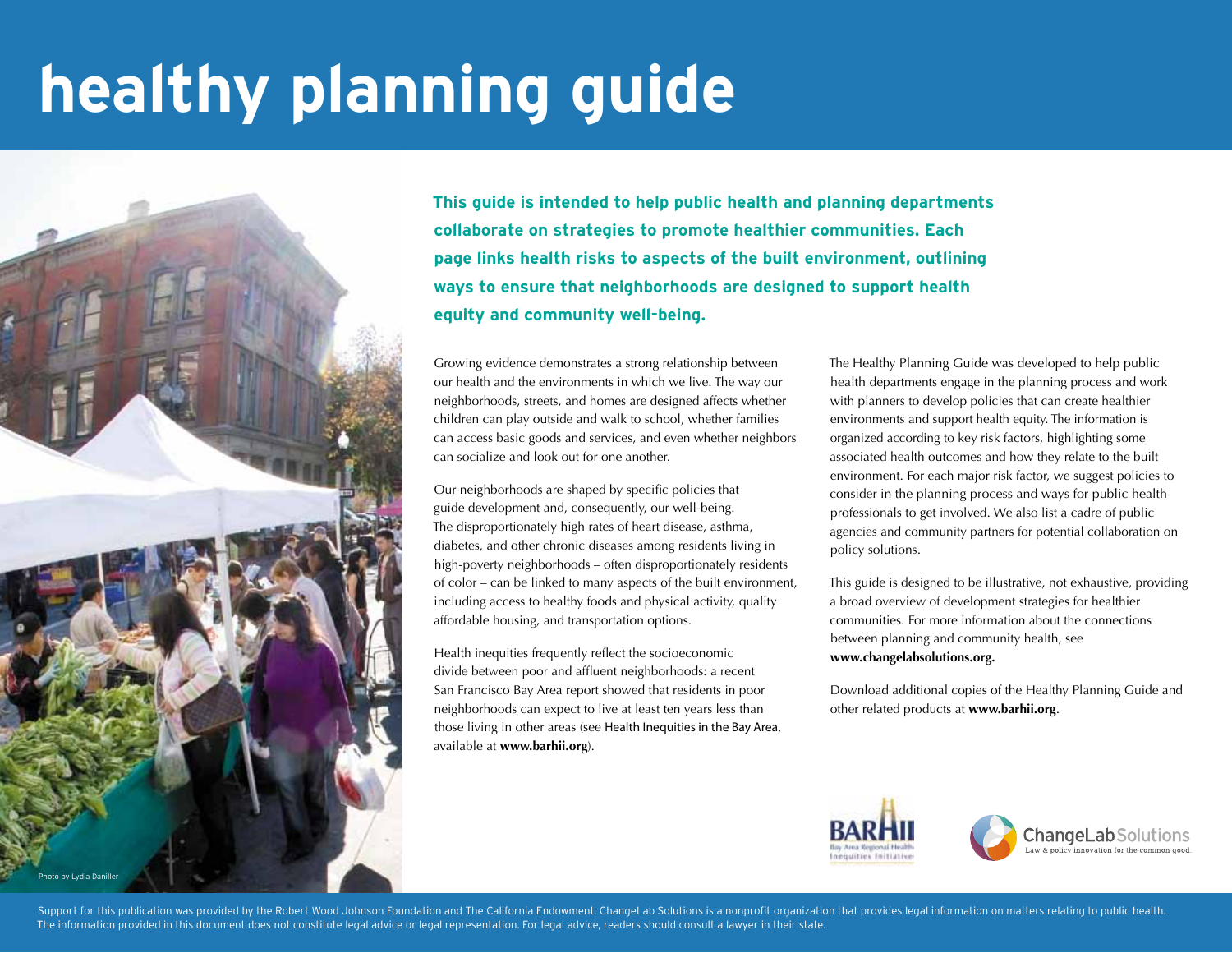## **poor or inadequate nutrition**

| <b>Negative</b><br><b>Health</b><br><b>Outcomes</b>                                                   | <b>Relation to Built</b><br><b>Environment</b>                                                                                                                                                                                                  | <b>Policy Recommendations</b>                                                                                                                                                                                                                                                                                                                                                                                                                                                                                                                                                                                                                                                                                                                                                                                                                                                                                                                                                                                                                                                                                                                                                                                                                                                                                                                       | <b>Action Steps for Public Health</b>                                                                                                                                                                                                                                                                                                                                                                                                                                                                                        | <b>Partners</b>                                                                                                                                                                                                                                                                                                                                                                                                                                                       |
|-------------------------------------------------------------------------------------------------------|-------------------------------------------------------------------------------------------------------------------------------------------------------------------------------------------------------------------------------------------------|-----------------------------------------------------------------------------------------------------------------------------------------------------------------------------------------------------------------------------------------------------------------------------------------------------------------------------------------------------------------------------------------------------------------------------------------------------------------------------------------------------------------------------------------------------------------------------------------------------------------------------------------------------------------------------------------------------------------------------------------------------------------------------------------------------------------------------------------------------------------------------------------------------------------------------------------------------------------------------------------------------------------------------------------------------------------------------------------------------------------------------------------------------------------------------------------------------------------------------------------------------------------------------------------------------------------------------------------------------|------------------------------------------------------------------------------------------------------------------------------------------------------------------------------------------------------------------------------------------------------------------------------------------------------------------------------------------------------------------------------------------------------------------------------------------------------------------------------------------------------------------------------|-----------------------------------------------------------------------------------------------------------------------------------------------------------------------------------------------------------------------------------------------------------------------------------------------------------------------------------------------------------------------------------------------------------------------------------------------------------------------|
| Cancer<br><b>Diabetes</b><br>Hunger<br>Heart disease<br>Learning<br>difficulties<br>Obesity<br>Stroke | <b>COMMUNITY ACCESS</b><br>Limited access to grocery<br>stores, farmers' markets,<br>and community gardens<br>Concentration of<br>fast food, liquor, and<br>convenience stores<br><b>MARKETING</b><br>Proliferation of unhealthy<br>advertising | <b>GENERAL &amp; AREA PLANS</b><br>Prioritize access to healthy foods including<br>specific goals for increasing access in underserved<br>neighborhoods<br>ZONING<br>Provide fast-track permitting for grocery stores in<br>underserved areas<br>Identify sites for farmers' markets and community<br>gardens<br>Encourage farmers' markets and other healthy food<br>retailers to accept federal nutrition programs such as<br>WIC and SNAP (food stamps)<br>Avoid a concentration of unhealthy food outlets<br>within neighborhoods and near schools<br>Adopt pedestrian-friendly design codes to improve<br>non-motorized access to healthy foods<br><b>REDEVELOPMENT</b><br>Prioritize land assembly for grocery store<br>development<br>Provide façade improvement and other incentives to<br>small food retailers looking to upgrade offerings<br>Advocate for health criteria, including obesity and<br>diabetes rates, in state redevelopment law<br><b>ECONOMIC DEVELOPMENT</b><br>Provide grants and loans to help retailers increase<br>healthy options.<br>Require developers receiving economic<br>development incentives to document how project<br>meets food access goals<br><b>TRANSPORTATION</b><br>Offer bus service from underserved neighborhoods<br>to healthy food retail<br>Invest in pedestrian and bicycle infrastructure | <b>ASSESSMENT</b><br>Map food access for all communities<br>Identify transportation routes to food<br>retail<br>Assess impact of poor food access<br>on community health and the local<br>economy<br><b>OUTREACH &amp; EDUCATION</b><br>Develop incentives for small store<br>owners to stock healthy options<br>Educate policymakers on connections<br>between food access and nutrition<br>PARTICIPATION IN PLANNING PROCESS<br>Review existing planning documents to<br>assess whether healthy food access is<br>included | <b>PUBLIC AGENCIES</b><br>Planning department<br>Economic/community<br>development department<br>Redevelopment agency<br>Local elected officials<br>Local/regional transportation<br>agencies<br>U.S. Department of<br>Agriculture<br>State and local WIC agencies<br><b>COMMUNITY PARTNERS</b><br>School districts<br>Parent advocacy organizations<br>Hunger coalitions<br>Food policy councils<br>Cooperative extension<br>Local/regional farming<br>organizations |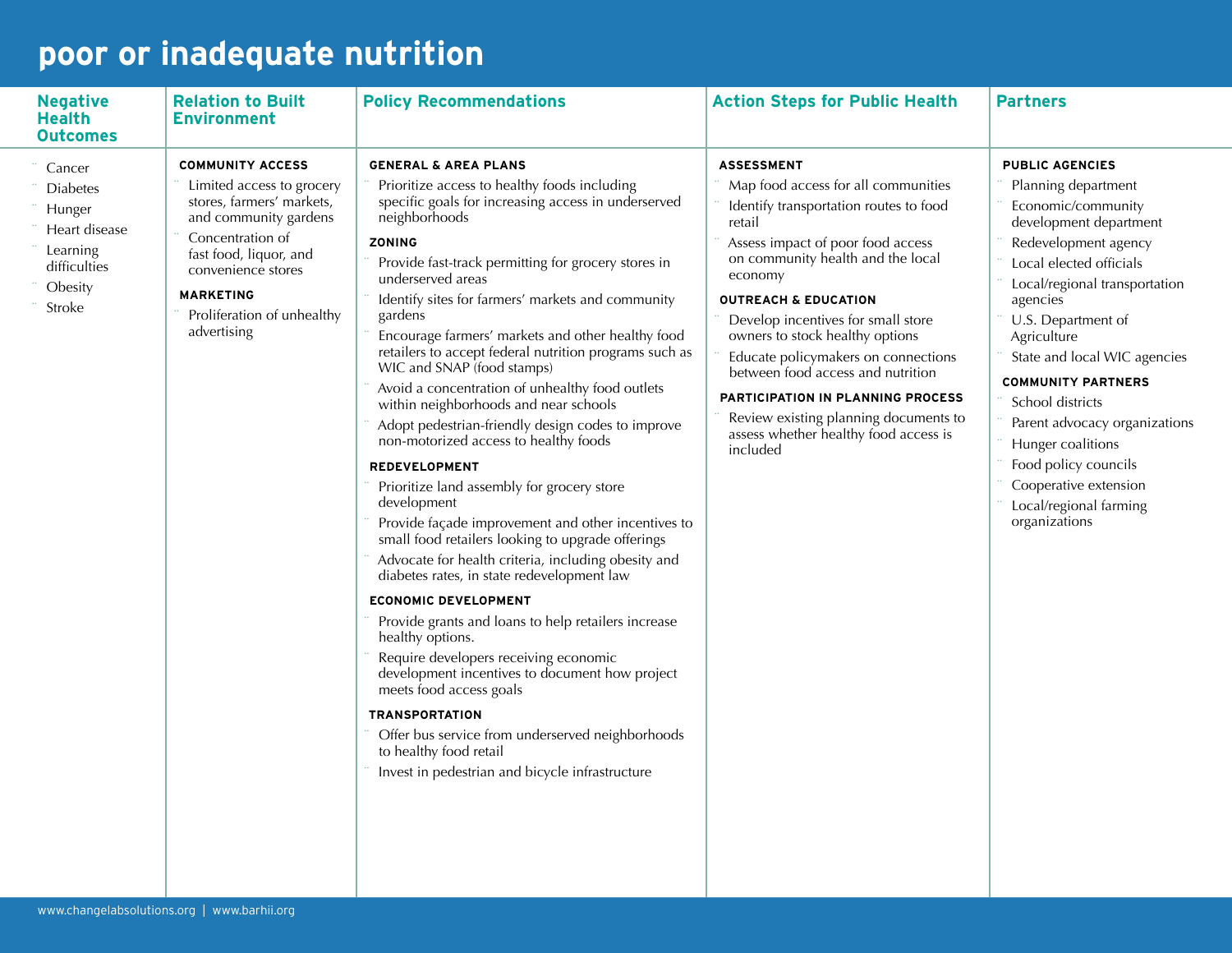## **lack of physical activity**

| <b>Negative</b><br>Health<br><b>Outcomes</b>                                                                                    | <b>Relation to Built</b><br><b>Environment</b>                                                                                                                                                                                                                                                                                                                                                                                                                                                                                                                                                                            | <b>Policy Recommendations</b>                                                                                                                                                                                                                                                                                                                                                                                                                                                                                                                                                                                                                                                                                                                                                                                                                                                                                                                                                                                                                                                                                                                                                                                                                                                                                                                       | <b>Action Steps for Public Health</b>                                                                                                                                                                                                                                                                                                                                                                                                                                                                                                                                                                                                                                                                                                                                                   | <b>Partners</b>                                                                                                                                                                                                                                                                                                                                                   |
|---------------------------------------------------------------------------------------------------------------------------------|---------------------------------------------------------------------------------------------------------------------------------------------------------------------------------------------------------------------------------------------------------------------------------------------------------------------------------------------------------------------------------------------------------------------------------------------------------------------------------------------------------------------------------------------------------------------------------------------------------------------------|-----------------------------------------------------------------------------------------------------------------------------------------------------------------------------------------------------------------------------------------------------------------------------------------------------------------------------------------------------------------------------------------------------------------------------------------------------------------------------------------------------------------------------------------------------------------------------------------------------------------------------------------------------------------------------------------------------------------------------------------------------------------------------------------------------------------------------------------------------------------------------------------------------------------------------------------------------------------------------------------------------------------------------------------------------------------------------------------------------------------------------------------------------------------------------------------------------------------------------------------------------------------------------------------------------------------------------------------------------|-----------------------------------------------------------------------------------------------------------------------------------------------------------------------------------------------------------------------------------------------------------------------------------------------------------------------------------------------------------------------------------------------------------------------------------------------------------------------------------------------------------------------------------------------------------------------------------------------------------------------------------------------------------------------------------------------------------------------------------------------------------------------------------------|-------------------------------------------------------------------------------------------------------------------------------------------------------------------------------------------------------------------------------------------------------------------------------------------------------------------------------------------------------------------|
| Attention deficit<br>disorder<br>Cancer<br>Depression<br><b>Diabetes</b><br>Heart disease<br>Obesity<br><b>Stress</b><br>Stroke | <b>COMMUNITY ACCESS</b><br>Limited or no open space<br>or parks<br>Limited access to parks<br>or open space due to<br>distance to or from transit<br>School land unavailable<br>for recreation after school<br>hours<br><b>SAFETY CONCERNS</b><br>Poorly maintained parks<br>Physical activity<br>discouraged by<br>neighborhood safety<br>issues<br>Outdoor activity limited<br>by air pollution<br><b>AUTO DEPENDENCY</b><br>Separation of jobs,<br>housing, schools, and<br>essential services means<br>time spent commuting<br>diminishes time for other<br>activity<br>Public transit is inefficient<br>or expensive | <b>GENERAL &amp; AREA PLANS</b><br>Create convenient, safe physical activity<br>opportunities for residents of all ages, abilities, and<br>income<br>Promote transit-oriented and compact, mixed-use<br>development<br>ZONING<br>Adopt mixed-use residential, commercial, and office<br>zoning where appropriate<br>Adopt complete streets design guidelines<br>Require walking, biking, and wheelchair facilities in<br>new developments<br><b>REDEVELOPMENT</b><br>Develop parks and open spaces accessible to all users<br><b>ECONOMIC DEVELOPMENT</b><br>Incentivize mixed-use, compact development<br><b>TRANSPORTATION</b><br>Plan for and invest in pedestrian and bicycling<br>infrastructure and transit-oriented development<br>Adopt design guidelines that enhance street<br>connectivity<br>Reduce parking requirements for transit-oriented<br>developments<br>Establish parking maximum (vs. minimum)<br>requirements<br>Expand Safe Routes to Schools programs<br><b>PARKS &amp; RECREATION</b><br>Ensure access to safe, well-maintained parks and<br>recreation facilities<br>Pursue joint use agreements to share facilities with<br>schools<br>Establish and fund a high "level-of-service"<br>maintenance standard for parks<br><b>SCHOOLS</b><br>Develop joint use agreements to provide access to<br>school land after hours | <b>ASSESSMENT</b><br>Map walkable routes and transportation<br>options<br>Compile evidence base linking public<br>transit use to health outcomes<br><b>OUTREACH &amp; EDUCATION</b><br>Provide testimony and data to<br>decision-makers on link between built<br>environment and physical activity<br>PARTICIPATION IN PLANNING PROCESS<br>Establish an official advisory role for<br>public health in planning processes<br>Work with school boards and<br>administrators to promote small schools<br>and joint use agreements<br>Collaborate with local agencies to<br>implement Safe Routes to Schools<br>programs<br>Work with local jurisdictions to adopt<br>bike and pedestrian master plans<br>Partner with law enforcement and<br>neighborhood watch groups to reduce<br>crime | <b>PUBLIC AGENCIES</b><br>Planning department<br>Economic/community<br>development department<br>Redevelopment agency<br>Local/regional transportation<br>agency<br>School boards<br>Parks and recreation<br><b>COMMUNITY PARTNERS</b><br>Neighborhood watch groups<br>Community-based<br>organizations<br>Nonprofit groups<br>Community benefit<br>organizations |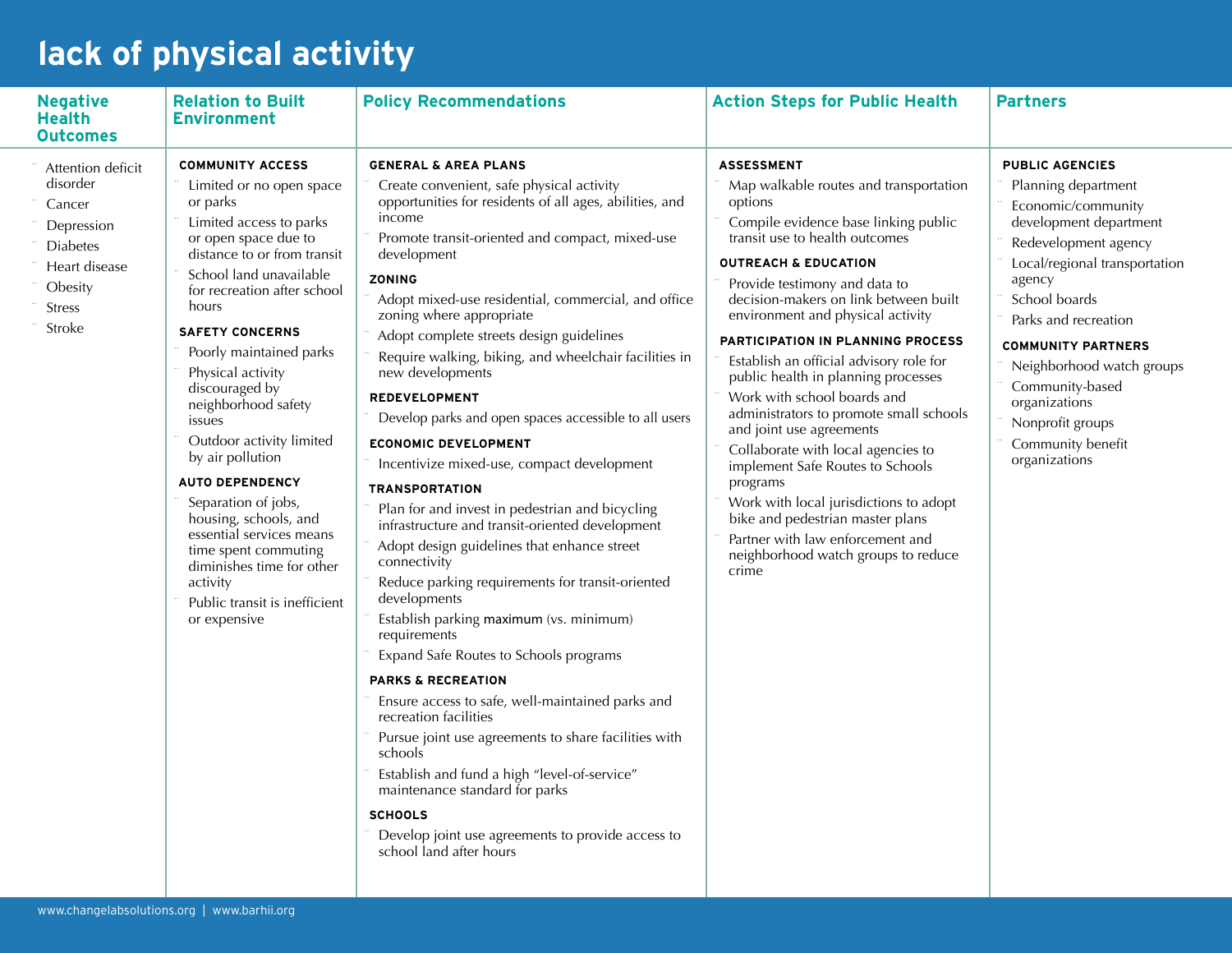#### **alcohol and tobacco use**

| <b>Negative</b><br><b>Health</b><br>Outcomes                                                                                                  | <b>Relation to Built</b><br><b>Environment</b>                                                                                                                           | <b>Policy Recommendations</b>                                                                                                                                                                                                                                                                                                                                                                                                                                                                                                                                                                                                                                                                                                                                                                                                                                                                                                                                                                                                                                                                                                                                                                                                                                                                                                                                                                      | <b>Action Steps for Public Health</b>                                                                                                                                                                                                                                                                                                                                                                                                                                                                                                                                                                        | <b>Partners</b>                                                                                                                                                                                                                                                                                                                                                                                       |
|-----------------------------------------------------------------------------------------------------------------------------------------------|--------------------------------------------------------------------------------------------------------------------------------------------------------------------------|----------------------------------------------------------------------------------------------------------------------------------------------------------------------------------------------------------------------------------------------------------------------------------------------------------------------------------------------------------------------------------------------------------------------------------------------------------------------------------------------------------------------------------------------------------------------------------------------------------------------------------------------------------------------------------------------------------------------------------------------------------------------------------------------------------------------------------------------------------------------------------------------------------------------------------------------------------------------------------------------------------------------------------------------------------------------------------------------------------------------------------------------------------------------------------------------------------------------------------------------------------------------------------------------------------------------------------------------------------------------------------------------------|--------------------------------------------------------------------------------------------------------------------------------------------------------------------------------------------------------------------------------------------------------------------------------------------------------------------------------------------------------------------------------------------------------------------------------------------------------------------------------------------------------------------------------------------------------------------------------------------------------------|-------------------------------------------------------------------------------------------------------------------------------------------------------------------------------------------------------------------------------------------------------------------------------------------------------------------------------------------------------------------------------------------------------|
| Alcoholism<br>Cancer<br>Communicable<br>diseases<br>Heart disease<br>Liver disease<br>Mental health<br>problems<br>Teen pregnancy<br>Violence | <b>COMMUNITY ACCESS</b><br>Concentration of liquor<br>stores, convenience<br>stores, and bars<br><b>MARKETING</b><br>Proliferation of alcohol<br>and tobacco advertising | <b>GENERAL &amp; AREA PLANS</b><br>Reduce concentrated exposure to alcohol and<br>tobacco<br><b>ZONING</b><br>Restrict approvals of new retailers selling alcohol for<br>off-site consumption near high-crime areas, schools,<br>and parks<br>Enforce compliance with community standards<br>through conditional use permits and "deemed<br>approved" ordinances<br>Create smokefree workplaces, multiunit housing,<br>and outdoor spaces to eliminate secondhand<br>exposure<br><b>REDEVELOPMENT</b><br>Incentivize the development of healthy retail outlets<br>in all neighborhoods as an alternative to alcohol<br>and tobacco vendors<br><b>ECONOMIC DEVELOPMENT</b><br>Provide incentives to small stores who limit alcohol<br>and tobacco and offer more healthy choices<br><b>PARKS &amp; RECREATION</b><br>Adopt smokefree ordinances for parks and<br>recreation areas<br><b>SCHOOLS</b><br>Mandate universal smokefree campuses<br><b>LICENSING</b><br>Ensure that California's Alcoholic Beverage Control<br>(ABC) and local planning commissions limit the<br>number of off-sale liquor stores in overconcentrated<br>areas<br>Mandate use of public health criteria in ABC<br>licensing process<br>Enact local licensing ordinances to control location<br>and operations of tobacco retailers<br><b>LAW ENFORCEMENT</b><br>Enforce laws regulating storefront and window<br>signage | <b>ASSESSMENT</b><br>Work with community groups to identify<br>stores that sell alcohol and tobacco<br>products in neighborhoods<br><b>OUTREACH &amp; EDUCATION</b><br>Educate community members and<br>policy makers on relationship of built<br>environment to alcohol and tobacco use<br>PARTICIPATION IN PLANNING PROCESS<br>Coordinate work with timelines of local<br>plan updates, redevelopment, and<br>community meetings<br>Work with small corner stores to shift to<br>healthier business models<br>Integrate public health injury prevention<br>with tobacco and alcohol prevention<br>programs | <b>PUBLIC AGENCIES</b><br>Planning departments<br>Economic/community<br>development department<br>Redevelopment agency<br>California Department of<br>Alcoholic Beverage Control<br>(ABC)<br><b>COMMUNITY PARTNERS</b><br>Local business organizations<br>(e.g., Chambers of Commerce)<br>Community-based<br>organizations<br>Local schools and universities<br>Neighborhood and<br>community clinics |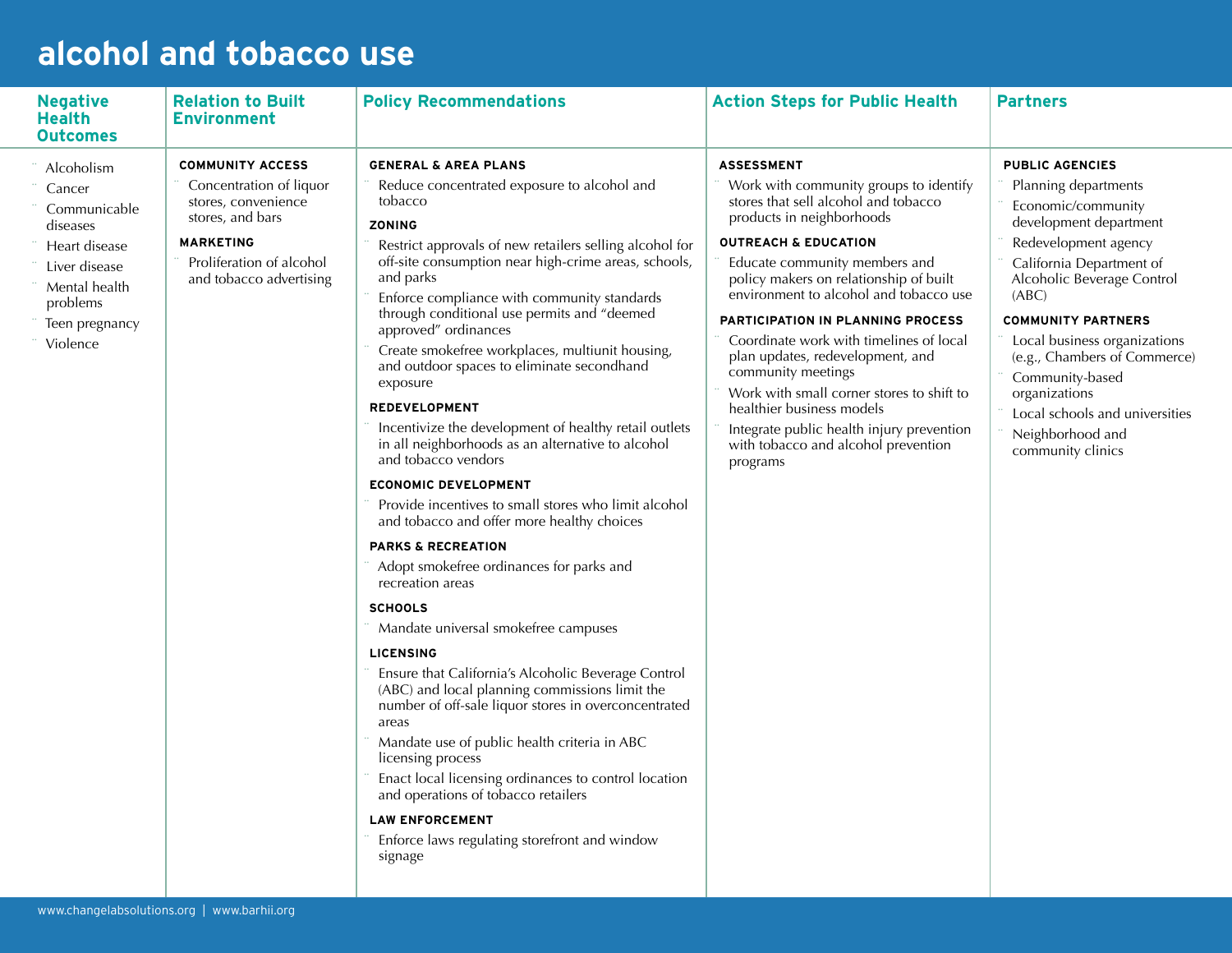#### **unsafe streets**

| <b>Negative</b><br><b>Health</b><br><b>Outcomes</b>                                                           | <b>Relation to Built</b><br><b>Environment</b>                                                                                                                                                                                                                                                                                                                                                                                                                                                                                             | <b>Policy Recommendations</b>                                                                                                                                                                                                                                                                                                                                                                                                                                                                                                                                                                                                                                                                                                                                                                                                                                                                                                                                                                                                                                                                                                                                                                                                                                                                                                                                                                                                                      | <b>Action Steps for Public Health</b>                                                                                                                                                                                                                                                                                                                                                                                                                                                                                                                                                                                                                                                                                                                                      | <b>Partners</b>                                                                                                                                                                                                                                                                                                          |
|---------------------------------------------------------------------------------------------------------------|--------------------------------------------------------------------------------------------------------------------------------------------------------------------------------------------------------------------------------------------------------------------------------------------------------------------------------------------------------------------------------------------------------------------------------------------------------------------------------------------------------------------------------------------|----------------------------------------------------------------------------------------------------------------------------------------------------------------------------------------------------------------------------------------------------------------------------------------------------------------------------------------------------------------------------------------------------------------------------------------------------------------------------------------------------------------------------------------------------------------------------------------------------------------------------------------------------------------------------------------------------------------------------------------------------------------------------------------------------------------------------------------------------------------------------------------------------------------------------------------------------------------------------------------------------------------------------------------------------------------------------------------------------------------------------------------------------------------------------------------------------------------------------------------------------------------------------------------------------------------------------------------------------------------------------------------------------------------------------------------------------|----------------------------------------------------------------------------------------------------------------------------------------------------------------------------------------------------------------------------------------------------------------------------------------------------------------------------------------------------------------------------------------------------------------------------------------------------------------------------------------------------------------------------------------------------------------------------------------------------------------------------------------------------------------------------------------------------------------------------------------------------------------------------|--------------------------------------------------------------------------------------------------------------------------------------------------------------------------------------------------------------------------------------------------------------------------------------------------------------------------|
| Injuries and<br>fatalities<br>Inactivity and<br>associated<br>outcomes,<br>including obesity<br><b>Stress</b> | <b>STREET DESIGN</b><br>Focus on auto use<br>vields fewer lanes for<br>bicycles, high traffic<br>speed and congestion,<br>noise pollution, and<br>inadequate sidewalks<br>PEDESTRIAN & BICYCLIST<br><b>FEATURES</b><br>Lack of or poorly<br>maintained pedestrian,<br>wheelchair, and stroller<br>amenities such as<br>walkways, crosswalks,<br>and islands<br>Lack of or poorly<br>maintained bicycle lanes<br>and bicycle parking<br>Absence of buffer<br>separating cars from<br>pedestrians, wheelchairs,<br>strollers, and bicyclists | <b>GENERAL &amp; AREA PLANS</b><br>Create a balanced transportation system that<br>provides for the safety and mobility of pedestrians,<br>bicyclists, strollers, and wheelchairs<br>Incorporate Pedestrian and Bicycle Master Plans<br>into the circulation element of the general plan<br><b>ZONING</b><br>Ensure zoning for bicycle and pedestrian routes<br>Use traffic-calming techniques to improve street<br>safety and access<br>Require facilities for walkers, bicyclists, and people<br>using wheelchairs in all new developments<br><b>REDEVELOPMENT</b><br>Develop pedestrian and bicycling infrastructure in<br>project area<br>Advocate for the inclusion of public health criteria,<br>such as obesity, in state redevelopment law<br><b>ECONOMIC DEVELOPMENT</b><br>Require developers receiving economic develop-<br>ment incentives to build "complete streets"<br><b>TRANSPORTATION</b><br>Adopt policies that require investment in public<br>transportation, bicycle and pedestrian infrastructure<br>Coordinate bicycle and pedestrian routes with<br>adjacent municipalities<br>Plan for and fund transit-oriented development and<br>"complete streets"<br><b>SCHOOLS</b><br>Implement Safe Routes to Schools programs<br><b>PARKS &amp; RECREATION</b><br>Ensure safe streets, walkways, and bike paths<br>around parks or open spaces<br>Establish and fund a high "level-of-service"<br>maintenance standard for parks | <b>ASSESSMENT</b><br>Map neighborhoods for connectivity to<br>essential services<br>Conduct walkability and bikability<br>assessments<br>Review existing language in general plan<br>for safe streets objectives<br>Compile evidence on link between safe<br>streets and health<br><b>OUTREACH &amp; EDUCATION</b><br>Educate planners and decision makers on<br>link between safe streets and health<br>PARTICIPATION IN PLANNING PROCESS<br>Participate in Metropolitan Transportation<br>Commission (MTC) regional planning<br>processes<br>Develop and support Safe Routes to<br>Schools programs<br>Support adoption and implementation<br>of "complete streets" policies that<br>accommodate all users of the road<br>Advocate for pedestrian and bike<br>facilities | <b>PUBLIC AGENCIES</b><br>Planning department<br>Economic/community<br>development department<br>Redevelopment agency<br>Local/regional transportation<br>agency<br>Law enforcement<br>Parks and recreation<br><b>COMMUNITY PARTNERS</b><br><b>Bicycle coalitions</b><br>Neighborhood groups<br>Disability rights groups |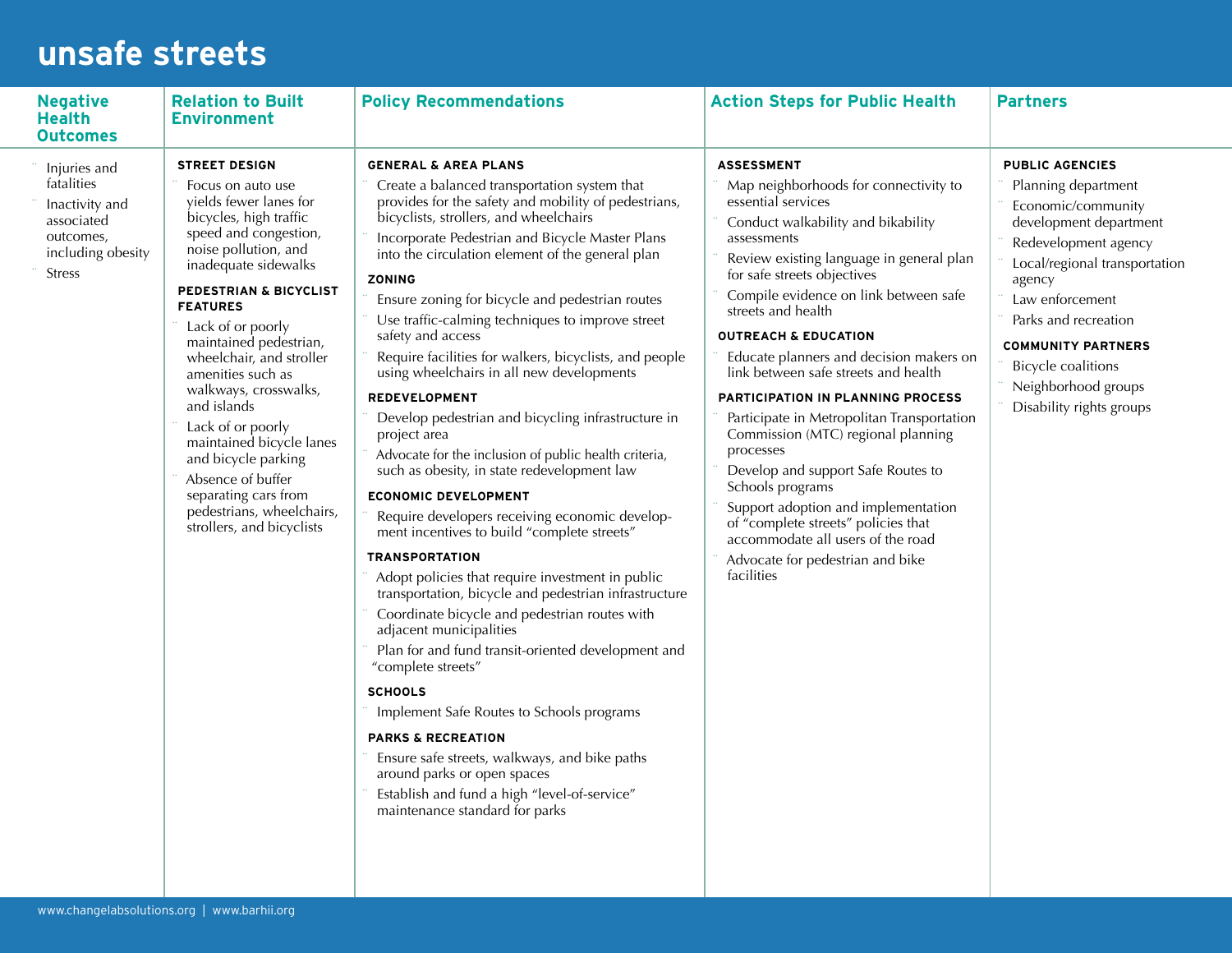# **unsafe neighborhoods**

| <b>Negative</b><br><b>Health</b><br><b>Outcomes</b>                                                                 | <b>Relation to Built</b><br><b>Environment</b>                                                                                                                                                                                                                                                                                                                   | <b>Policy Recommendations</b>                                                                                                                                                                                                                                                                                                                                                                                                                                                                                                                                                                                                                                                                                                                                                                                                                                                                                                                                                                                                                                                                                                                                                                                                                                                                                                                                                                                                        | <b>Action Steps for Public Health</b>                                                                                                                                                                                                                                                                                                                                                                                                                                                                                                                                                                                                                                             | <b>Partners</b>                                                                                                                                                                                                                                                                                                                                                                                                                                                                                                |
|---------------------------------------------------------------------------------------------------------------------|------------------------------------------------------------------------------------------------------------------------------------------------------------------------------------------------------------------------------------------------------------------------------------------------------------------------------------------------------------------|--------------------------------------------------------------------------------------------------------------------------------------------------------------------------------------------------------------------------------------------------------------------------------------------------------------------------------------------------------------------------------------------------------------------------------------------------------------------------------------------------------------------------------------------------------------------------------------------------------------------------------------------------------------------------------------------------------------------------------------------------------------------------------------------------------------------------------------------------------------------------------------------------------------------------------------------------------------------------------------------------------------------------------------------------------------------------------------------------------------------------------------------------------------------------------------------------------------------------------------------------------------------------------------------------------------------------------------------------------------------------------------------------------------------------------------|-----------------------------------------------------------------------------------------------------------------------------------------------------------------------------------------------------------------------------------------------------------------------------------------------------------------------------------------------------------------------------------------------------------------------------------------------------------------------------------------------------------------------------------------------------------------------------------------------------------------------------------------------------------------------------------|----------------------------------------------------------------------------------------------------------------------------------------------------------------------------------------------------------------------------------------------------------------------------------------------------------------------------------------------------------------------------------------------------------------------------------------------------------------------------------------------------------------|
| Lack of outdoor or<br>physical activity<br>due to fear of<br>crime<br>Social isolation<br><b>Stress</b><br>Violence | <b>NEIGHBORHOOD DESIGN</b><br>Spatially and racially<br>segregated housing<br>Concentration of alcohol<br>and tobacco retailers<br>Limited access to<br>essential services (grocery<br>stores, banks, health<br>services)<br>Lack of parks or safe<br>places to play and<br>congregate<br>Underutilization of<br>public transportation due<br>to safety concerns | <b>GENERAL &amp; AREA PLANS</b><br>Support "lifecycle housing" and "aging in place"<br>programs to ensure access to housing for residents<br>of all ages and economic means<br>Build compact, mixed-use development to<br>encourage walking and eyes on the street<br><b>ZONING</b><br>Require developers to provide for a mix of housing<br>types and affordability levels<br>Use policy tools such as conditional use permits<br>and "deemed approved" ordinances to enforce<br>compliance with community standards<br>Limit approvals of liquor stores and tobacco outlets<br><b>REDEVELOPMENT</b><br>Adopt "crime prevention through environmental<br>design" (CPTED) principles in redevelopment plan<br>Pursue agreements with developers for community<br>benefits such as parks, local hiring policies, and<br>living wages<br>Rehabilitate blighted properties<br>ECONOMIC/COMMUNITY DEVELOPMENT<br>Create workforce development opportunities<br>Promote new commercial and industrial<br>development<br>Adopt local hiring policy<br><b>TRANSPORTATION</b><br>Develop safe transportation options to educational<br>facilities, places of employment, and essential<br>services<br><b>PARKS &amp; RECREATION</b><br>Increase access to parks and recreational facilities<br>in underserved communities<br>Pursue joint use agreements to share facilities with<br>schools to increase availability of safe places to play | <b>ASSESSMENT</b><br>Engage community residents in<br>"community safety assessments" mapping<br>neighborhoods, gathering data and<br>giving testimony at public hearings<br><b>OUTREACH &amp; EDUCATION</b><br>Educate planners on relationship<br>between community design, health, and<br>safety issues<br>Share models from other cities and<br>regions for creating safer neighborhoods<br>Engage community residents in<br>neighborhood policing efforts<br>PARTICIPATION IN PLANNING PROCESS<br>Support policies that fund community<br>policing, neighborhood watch, and walk<br>and bike police patrols<br>Advocate for policies that support locally<br>owned businesses | <b>PUBLIC AGENCIES</b><br>Planning department<br>Economic/community<br>development<br>Redevelopment agency<br>Employment agencies<br>Parks and recreation<br>Local schools<br>Elected officials<br>California Department of<br>Alcoholic Beverage Control<br>(ABC)<br>Law enforcement<br><b>COMMUNITY PARTNERS</b><br>Local schools<br>Youth groups<br>Job training organizations<br>Neighborhood watch groups<br>Anti-violence groups<br>Community organizing groups<br>Community development<br>corporations |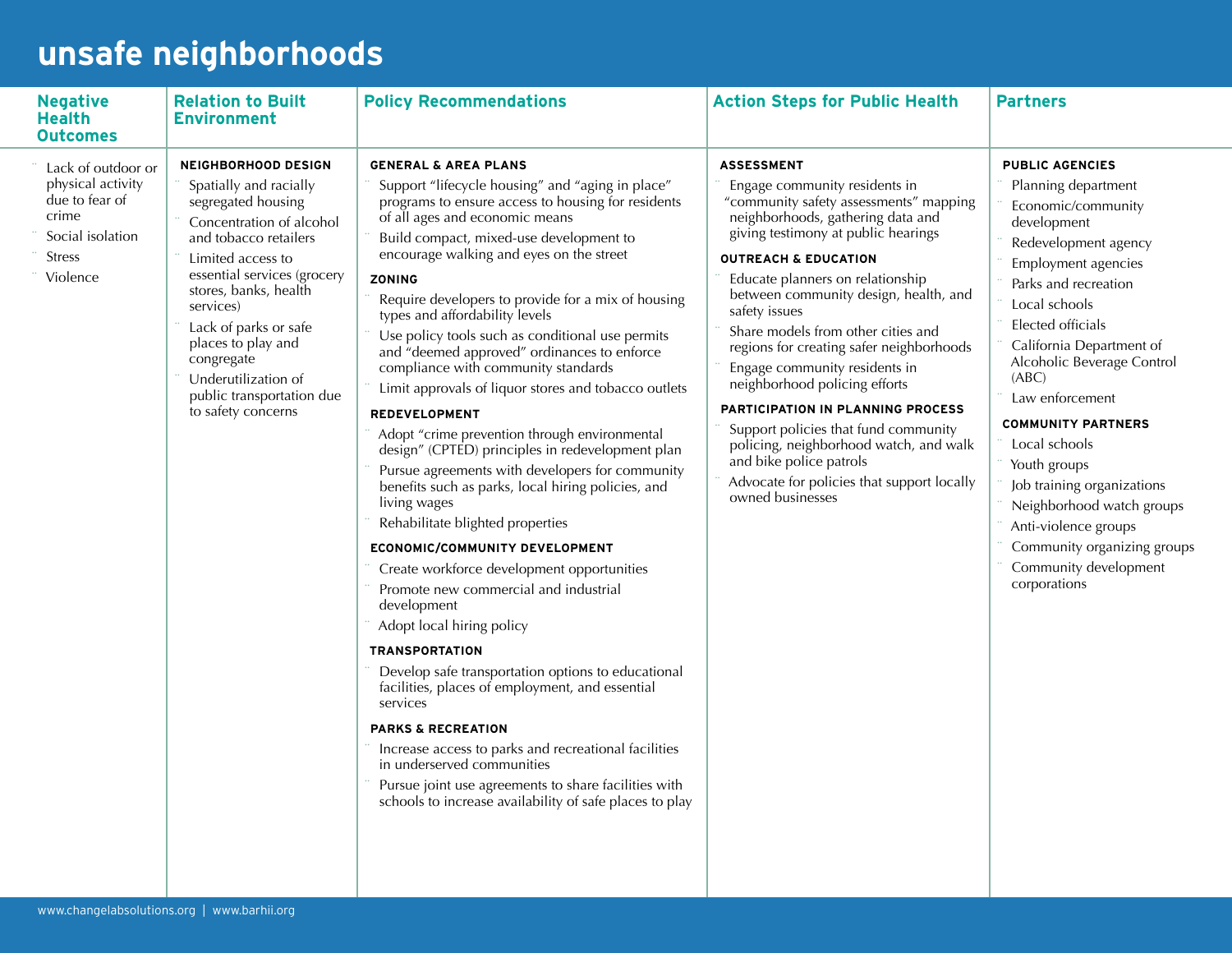## **polluted air, soil and water**

| <b>Negative</b><br><b>Health</b><br><b>Outcomes</b>                                                                                 | <b>Relation to Built</b><br><b>Environment</b>                                                                                                                                                                                                                                                                                                                                                                                                                                                                                                                                                                                                  | <b>Policy Recommendations</b>                                                                                                                                                                                                                                                                                                                                                                                                                                                                                                                                                                                                                                                                                                                                                                                                                                                                                                                                                                                                            | <b>Action Steps for Public Health</b>                                                                                                                                                                                                                                                                                                                                                                                                                                                                                                                                                                                                                                                                                                                                         | <b>Partners</b>                                                                                                                                                                                                                                                                                                                                                                                                                                                                                                                                                                                                                                                                                                                                             |
|-------------------------------------------------------------------------------------------------------------------------------------|-------------------------------------------------------------------------------------------------------------------------------------------------------------------------------------------------------------------------------------------------------------------------------------------------------------------------------------------------------------------------------------------------------------------------------------------------------------------------------------------------------------------------------------------------------------------------------------------------------------------------------------------------|------------------------------------------------------------------------------------------------------------------------------------------------------------------------------------------------------------------------------------------------------------------------------------------------------------------------------------------------------------------------------------------------------------------------------------------------------------------------------------------------------------------------------------------------------------------------------------------------------------------------------------------------------------------------------------------------------------------------------------------------------------------------------------------------------------------------------------------------------------------------------------------------------------------------------------------------------------------------------------------------------------------------------------------|-------------------------------------------------------------------------------------------------------------------------------------------------------------------------------------------------------------------------------------------------------------------------------------------------------------------------------------------------------------------------------------------------------------------------------------------------------------------------------------------------------------------------------------------------------------------------------------------------------------------------------------------------------------------------------------------------------------------------------------------------------------------------------|-------------------------------------------------------------------------------------------------------------------------------------------------------------------------------------------------------------------------------------------------------------------------------------------------------------------------------------------------------------------------------------------------------------------------------------------------------------------------------------------------------------------------------------------------------------------------------------------------------------------------------------------------------------------------------------------------------------------------------------------------------------|
| Asthma<br><b>Birth defects</b><br>Cancer<br>Heart disease<br>Lung disease<br>Neurological<br>disorders<br>Reproductive<br>disorders | <b>NEIGHBORHOOD DESIGN</b><br>AIR<br>Proximity of "sensitive<br>sites" (schools, housing,<br>pedestrian andbike paths,<br>parks andrecreation) to<br>sources of air pollution<br>Lack of green space or<br>trees to buffer or filter<br>pollution<br>Auto-oriented housing<br>development exposes<br>residents to air pollution<br><b>WATER</b><br>Lack of quality drinking<br>water or recreational<br>water<br>Runoff in impervious<br>areas contributes to air<br>and soil pollution<br>SOIL<br>Proximity of sensitive<br>sites to brownfield<br>development,<br>horticulture, and<br>agriculture areas<br>Presence of<br>contaminated sites | <b>GENERAL &amp; AREA PLANS</b><br>Provide protection from outdoor sources of air<br>pollution at schools, work sites, and homes<br>Prioritize the reuse and remediation of brownfields<br>Promote transit-oriented and compact, mixed-use<br>development<br>ZONING<br>Maintain buffer zones separating industrial or<br>transportation corridors from sensitive sites<br>Adopt urban tree requirements<br>Adopt building codes that improve indoor air<br>quality in schools, work sites, and homes<br>Increase zoning for mixed-use, compact<br>development<br>Locate sensitive uses at least 500 feet from highways<br>Update building codes to incorporate green<br>building principles<br><b>REDEVELOPMENT</b><br>Support remediation and reuse of brownfields<br>Provide incentives for green building<br><b>ECONOMIC DEVELOPMENT</b><br>Support remediation of brownfields<br>Provide incentives for green building<br><b>TRANSPORTATION</b><br>Ensure grade separations at rail crossings<br>Isolate trucking and freight routes | <b>ASSESSMENT</b><br>Map locations of sensitive sites relative<br>to transportation corridors<br>Map problematic traffic patterns and<br>idling issues<br><b>OUTREACH &amp; EDUCATION</b><br>Share research and develop partnerships<br>with environmental justice groups<br>PARTICIPATION IN PLANNING PROCESS<br>Advocate for implementation of the<br>state's greenhouse gas reduction plan<br>(AB32)<br>Track SB375 provisions that require<br>coordination of transportation planning<br>and the housing element of general<br>plans<br>Work with Air Resources Board<br>and ports to enforce cleaner goods-<br>movement emissions policy<br>Participate in the review of<br>environmental impact reports<br>Advocate for and participate in health<br>impact assessments | <b>PUBLIC AGENCIES</b><br>Port agencies<br>EPA/CalEPA<br>Planning department<br>Economic/community<br>development department<br>Redevelopment agency<br>Local/regional transportation<br>agencies<br>Environmental/occupational<br>health department<br>National Resources<br><b>Conservation Service</b><br>State departments of pesticide<br>regulation/toxic substances<br>control/ integrated waste<br>management<br>Regional water quality control<br>board<br>County agricultural<br>commissioner<br>Water districts<br>California Air Resources Board<br><b>COMMUNITY PARTNERS</b><br>Farming organizations<br>Environmental and<br>environmental justice groups<br>Local schools<br>Community-based<br>organizations<br>Healthy planning coalitions |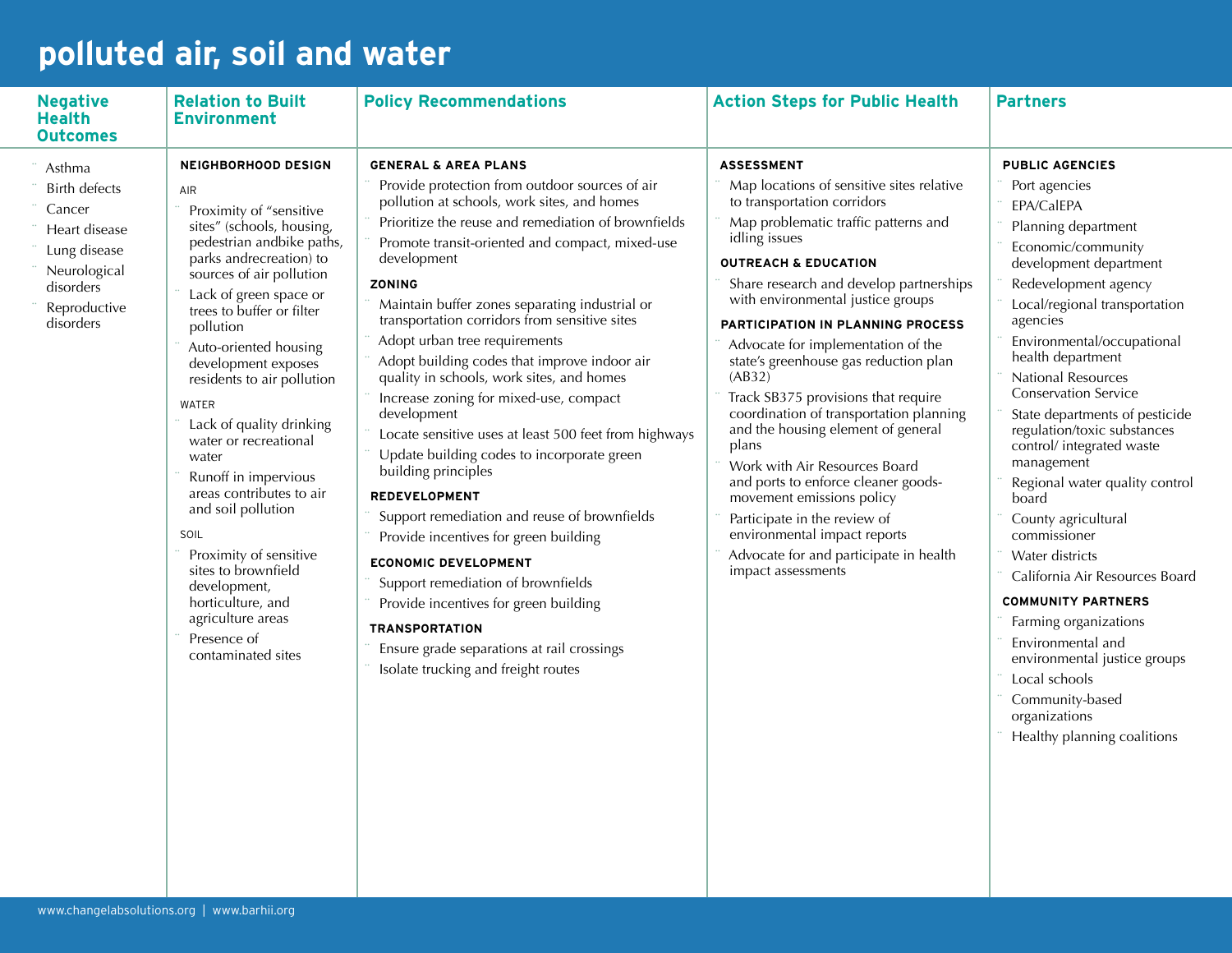# **poor housing conditions**

| <b>Negative</b><br><b>Health</b><br><b>Outcomes</b>                                                                                                                          | <b>Relation to Built</b><br><b>Environment</b>                                                                                                                                                                                                                       | <b>Policy Recommendations</b>                                                                                                                                                                                                                                                                                                                                                                                                                                                                                                                                                                                                                            | <b>Action Steps for Public Health</b>                                                                                                                                                                                                                                                                                                                                                                                                                                                                                                                                                                                                                                                                                     | <b>Partners</b>                                                                                                                                                                                                                                                                                                                                                                                                                                                |
|------------------------------------------------------------------------------------------------------------------------------------------------------------------------------|----------------------------------------------------------------------------------------------------------------------------------------------------------------------------------------------------------------------------------------------------------------------|----------------------------------------------------------------------------------------------------------------------------------------------------------------------------------------------------------------------------------------------------------------------------------------------------------------------------------------------------------------------------------------------------------------------------------------------------------------------------------------------------------------------------------------------------------------------------------------------------------------------------------------------------------|---------------------------------------------------------------------------------------------------------------------------------------------------------------------------------------------------------------------------------------------------------------------------------------------------------------------------------------------------------------------------------------------------------------------------------------------------------------------------------------------------------------------------------------------------------------------------------------------------------------------------------------------------------------------------------------------------------------------------|----------------------------------------------------------------------------------------------------------------------------------------------------------------------------------------------------------------------------------------------------------------------------------------------------------------------------------------------------------------------------------------------------------------------------------------------------------------|
| Asthma and<br>asthma-related<br>conditions<br>Communicable<br>disease<br>Lead poisoning<br>Respiratory illness<br>Skin disease<br><b>Stress</b><br>Psychosocial ill-<br>ness | <b>HOUSING DESIGN</b><br>Unhealthy construction<br>practices<br>Unhealthy building<br>materials<br>Poor maintenance<br>practices<br>Insufficient air ventilation<br>Lack of quality affordable<br>housing<br>Substandard public<br>housing<br>Overcrowded conditions | <b>GENERAL &amp; AREA PLANS</b><br>Prioritize the development of high-quality<br>affordable housing and safe neighborhoods<br>Include higher percentage of quality rental housing<br><b>ZONING</b><br>Streamline permit process for green, affordable<br>projects<br>Establish more health-protective housing and health<br>codes that address indoor air quality<br><b>REDEVELOPMENT</b><br>Target the 20 percent affordable housing set-aside to<br>under-housed populations<br><b>ECONOMIC DEVELOPMENT</b><br>Develop local home repair, construction, and green<br>building companies<br>Provide incentives for green building and lead<br>abatement | <b>ASSESSMENT</b><br>Provide community assessment and<br>testing sites for housing-related illnesses<br>(blood lead levels, respiratory health,<br>skin disease)<br><b>OUTREACH &amp; EDUCATION</b><br>Build and disseminate an evidence base<br>showing the relationship of poor housing<br>conditions and to health outcomes<br>Educate policymakers on green building<br>practices<br><b>PARTICIPATION IN PLANNING PROCESS</b><br>Participate in update of the General<br>Plan's housing element<br>Advocate for project approval processes<br>that reflect the housing element's<br>housing-needs allocation for all income<br>levels<br>Participate in health impact assessments<br>of proposed housing developments | <b>PUBLIC AGENCIES</b><br>Local housing authority<br>California Environmental<br>Protection Agency<br>Planning department<br>Economic/community<br>development department<br>Redevelopment agency<br>Code enforcement agencies<br>or housing and building<br>inspectors<br><b>COMMUNITY PARTNERS</b><br>Tenants' rights groups<br>Private and nonprofit housing<br>developers<br>Healthy planning coalitions<br>Affordable housing<br>membership organizations |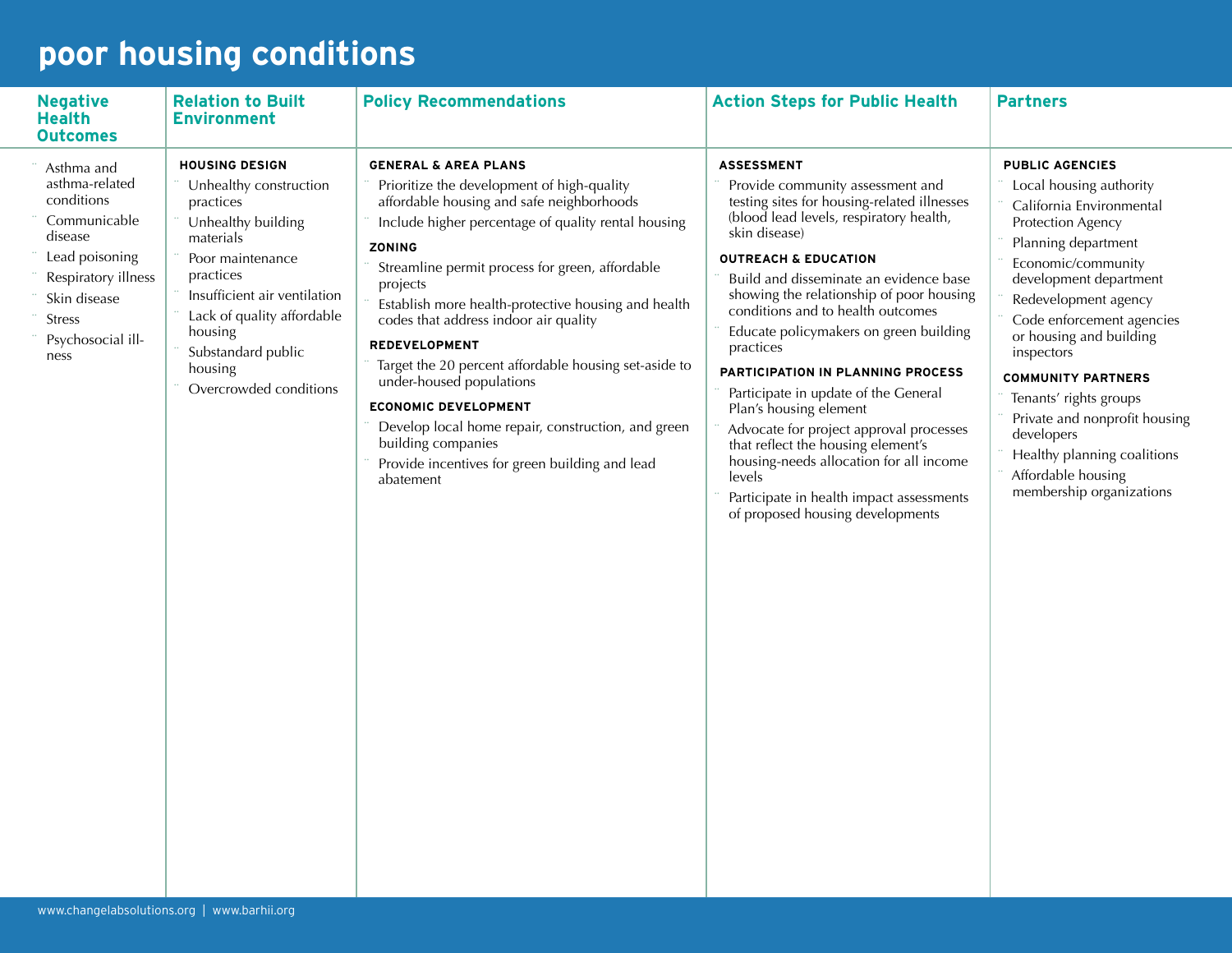## **unaffordable housing**

| <b>Negative</b><br><b>Health</b><br><b>Outcomes</b>                                                                                                             | <b>Relation to Built</b><br><b>Environment</b>                                                                                                                                                                                                                                                                                                                                                                                                | <b>Policy Recommendations</b>                                                                                                                                                                                                                                                                                                                                                                                                                                                                                                                                                                                                                                                                                                                                                                                                | <b>Action Steps for Public Health</b>                                                                                                                                                                                                                                                                                              | <b>Partners</b>                                                                                                                                                                                                                                                                                                                 |
|-----------------------------------------------------------------------------------------------------------------------------------------------------------------|-----------------------------------------------------------------------------------------------------------------------------------------------------------------------------------------------------------------------------------------------------------------------------------------------------------------------------------------------------------------------------------------------------------------------------------------------|------------------------------------------------------------------------------------------------------------------------------------------------------------------------------------------------------------------------------------------------------------------------------------------------------------------------------------------------------------------------------------------------------------------------------------------------------------------------------------------------------------------------------------------------------------------------------------------------------------------------------------------------------------------------------------------------------------------------------------------------------------------------------------------------------------------------------|------------------------------------------------------------------------------------------------------------------------------------------------------------------------------------------------------------------------------------------------------------------------------------------------------------------------------------|---------------------------------------------------------------------------------------------------------------------------------------------------------------------------------------------------------------------------------------------------------------------------------------------------------------------------------|
| High stress<br>Mental illness<br>Poor community<br>cohesion<br>Psychosocial<br>illness<br>Health concerns<br>associated with<br>displacement or<br>homelessness | <b>RESIDENTIAL</b><br><b>DEVELOPMENT</b><br>New market-rate housing<br>too expensive for<br>neighborhood residents<br>New higher-end<br>developments contribute<br>to rising rents and<br>potential evictions<br>RETAIL DEVELOPMENT<br>New commercial<br>uses inappropriate for<br>needs of lower-income<br>residents<br><b>INCREASED COMMUTING</b><br>Affordable housing<br>located far from home,<br>increasing commute time<br>& distances | <b>PLANNING</b><br>Zone for mixed-use, compact and transit-oriented<br>development<br>Implement incentives for developers such as<br>reduced plan check fees and/or expedited review<br>process for higher percentage of below-market-<br>rate units or housing for residents with outstanding<br>needs (seniors, low-income, mental health)<br><b>ECONOMIC DEVELOPMENT</b><br>Advocate for higher percentage of quality rental<br>housing<br>Direct resources to homeownership, rent control,<br>and eviction limits<br>Pursue partnerships with community development<br>corporations and other developers to attract<br>appropriate housing and mixed-use projects<br><b>FEDERAL FUNDING</b><br>Restore the U.S. Department of Housing and Urban<br>Development budget and increase affordable<br>housing funding sources | <b>ASSESSMENT</b><br>Assess vulnerability to displacement<br>Assess health impacts of foreclosures<br><b>OUTREACH &amp; EDUCATION</b><br>Educate policymakers and constituents<br>on health effects of displacement<br>PARTICIPATION IN PLANNING PROCESS<br>Lobby state and federal government for<br>budget and financing sources | <b>PUBLIC AGENCIES</b><br>Rent board<br>Redevelopment agency<br>Economic/community<br>development - California<br>Affordable Housing Agency<br>Planning agency<br>Housing authorities<br><b>COMMUNITY PARTNERS</b><br>Affordable housing advocacy<br>groups<br>Nonprofit and for-profit<br>developers<br>Tenants' rights groups |